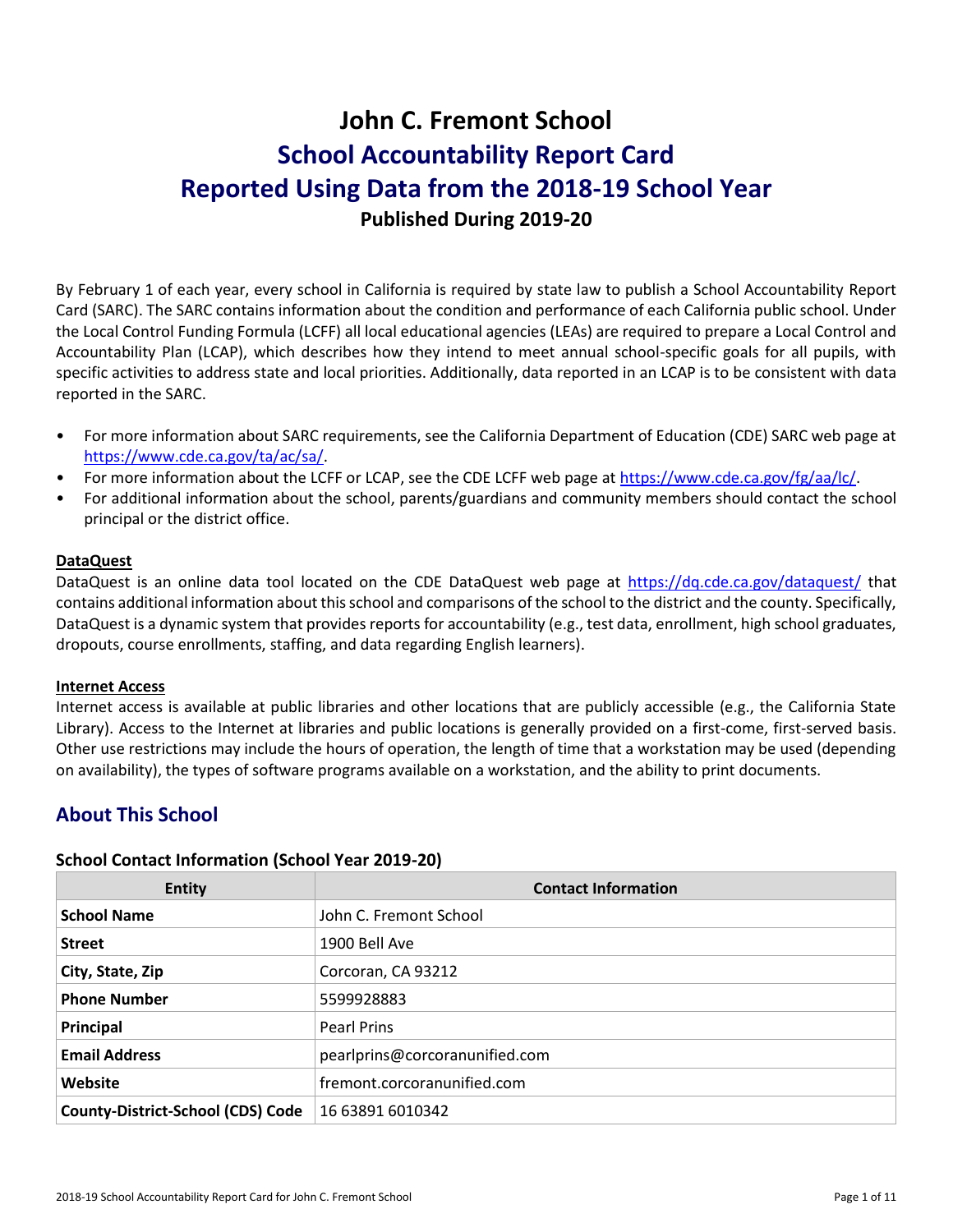| <b>Entity</b>        | <b>Contact Information</b>             |
|----------------------|----------------------------------------|
| <b>District Name</b> | Corcoran Joint Unified School District |
| <b>Phone Number</b>  | 559-992-8880                           |
| Superintendent       | Rich Merlo                             |
| <b>Email Address</b> | rmerlo@corcoranunified.com             |
| Website              | http://www.corcoranunified.com         |

# **School Description and Mission Statement (School Year 2019-20)**

John C. Fremont School resides in Corcoran, California. Corcoran is a small agricultural area in the Central San Joaquin Valley. John C. Fremont is one of three elementary schools in Corcoran and serves students in grades two and three. The school provides for the educational needs of the second and third-grade students in the community, a Special Day Class for children with special needs for children in first through third grade. We also house a County Severely Handicapped Class on the campus. John C. Fremont is a Title I school with a student enrollment of approximately 530 students.

John C. Fremont Elementary is a place where all students are encouraged to strive for excellence academically, socially, and emotionally in a safe and supportive atmosphere. We set high expectations for our students because our entire school community shares the belief that all children can and will learn.

We are committed to the following goals:

- Students will learn to read at grade level or above while developing a love for reading.
- Students will learn to write fluently for a variety of purposes.
- Students will gain an understanding of mathematical concepts and the role that math plays in all areas of life.
- Technology will be used as a tool to enhance all areas of the curriculum.
- Staff will provide instruction and support to meet the needs of diverse learners in our school community
- Staff and students will create an environment that is orderly, safe, inviting and stimulating.

### **Student Enrollment by Grade Level (School Year 2018-19)**

| <b>Grade Level</b>      | <b>Number of Students</b> |  |  |  |  |  |
|-------------------------|---------------------------|--|--|--|--|--|
| <b>Grade 2</b>          | 269                       |  |  |  |  |  |
| <b>Grade 3</b>          | 252                       |  |  |  |  |  |
| <b>Total Enrollment</b> | 521                       |  |  |  |  |  |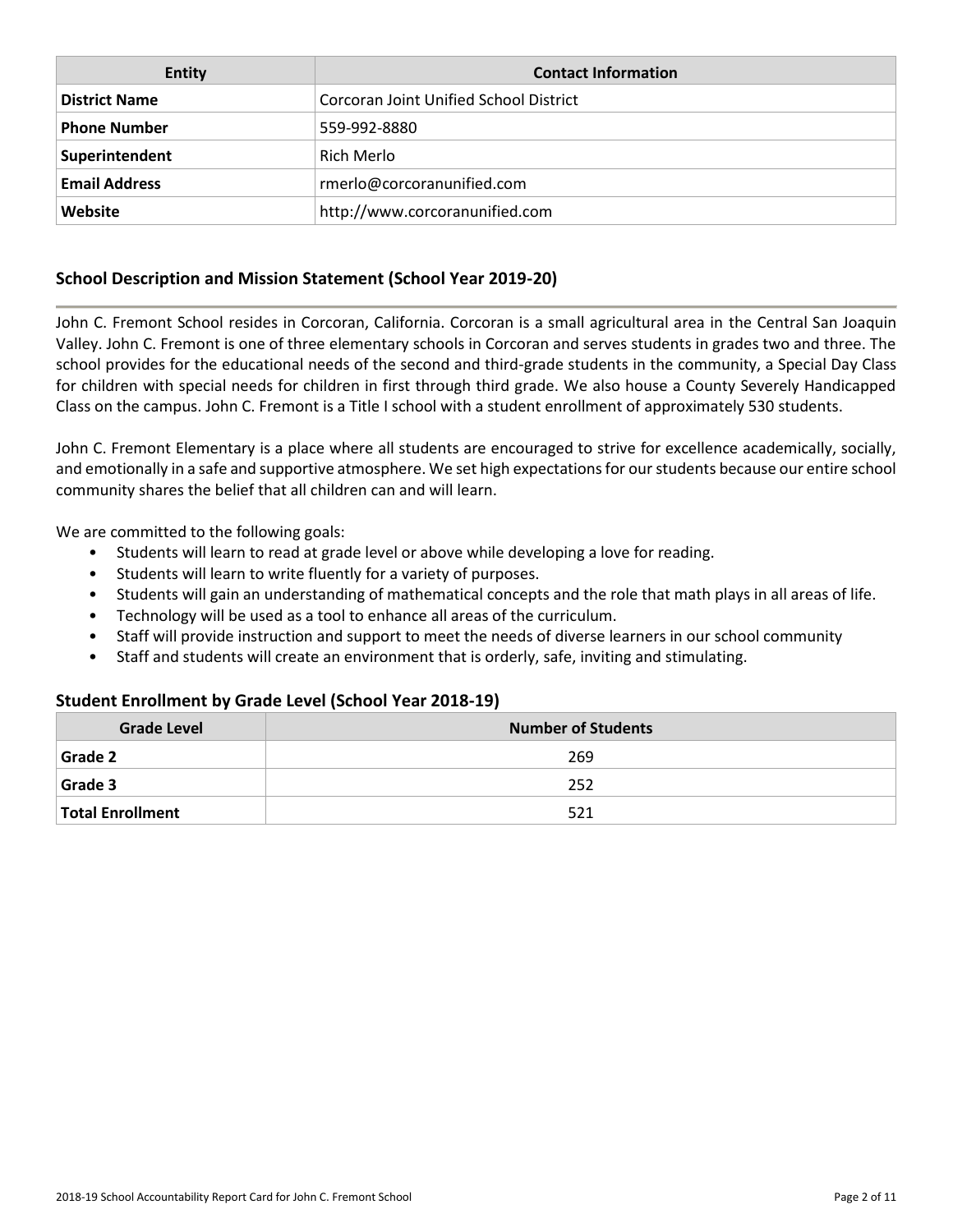# **Student Enrollment by Group (School Year 2018-19)**

| <b>Student Group</b>                   | <b>Percent of Total Enrollment</b> |
|----------------------------------------|------------------------------------|
| <b>Black or African American</b>       | 2.7                                |
| Asian                                  | 0.2                                |
| <b>Hispanic or Latino</b>              | 91.9                               |
| White                                  | 5                                  |
| <b>Two or More Races</b>               | 0.2                                |
| <b>Socioeconomically Disadvantaged</b> | 91.9                               |
| <b>English Learners</b>                | 12.5                               |
| <b>Students with Disabilities</b>      | 9                                  |
| <b>Foster Youth</b>                    | 0.6                                |
| <b>Homeless</b>                        | 9.2                                |

# **A. Conditions of Learning**

### **State Priority: Basic**

The SARC provides the following information relevant to the State priority: Basic (Priority 1):

- Degree to which teachers are appropriately assigned and fully credentialed in the subject area and for the pupils they are teaching;
- Pupils have access to standards-aligned instructional materials; and
- School facilities are maintained in good repair

### **Teacher Credentials**

| <b>Teachers</b>                                                    |    | <b>School</b><br>2018-19 | <b>School</b><br>2019-20 | <b>District</b><br>2019-20 |
|--------------------------------------------------------------------|----|--------------------------|--------------------------|----------------------------|
| <b>With Full Credential</b>                                        | 22 | 22                       | 24                       | 146                        |
| <b>Without Full Credential</b>                                     | 4  | 6                        |                          | 28                         |
| Teaching Outside Subject Area of Competence (with full credential) |    | 0                        |                          |                            |

### **Teacher Misassignments and Vacant Teacher Positions**

| Indicator                                             | 2017-18 | 2018-19 | 2019-20 |
|-------------------------------------------------------|---------|---------|---------|
| <b>Misassignments of Teachers of English Learners</b> |         |         |         |
| Total Teacher Misassignments*                         |         |         |         |
| Vacant Teacher Positions                              |         |         |         |

Note: "Misassignments" refers to the number of positions filled by teachers who lack legal authorization to teach that grade level, subject area, student group, etc. \*Total Teacher Misassignments includes the number of Misassignments of Teachers of English Learners.

# **Quality, Currency, Availability of Textbooks and Instructional Materials (School Year 2019-20)**

### **Year and month in which data were collected:** August 2019

These are the latest textbook adoptions prior to California changing over to the Common Core State Standards (CCSS). In the coming years, as California approves new content from publishers, the District will look through, evaluate and pilot new instructional materials in order to follow the process of adopting new curriculum. This will include the potential adoption of digital curriculum.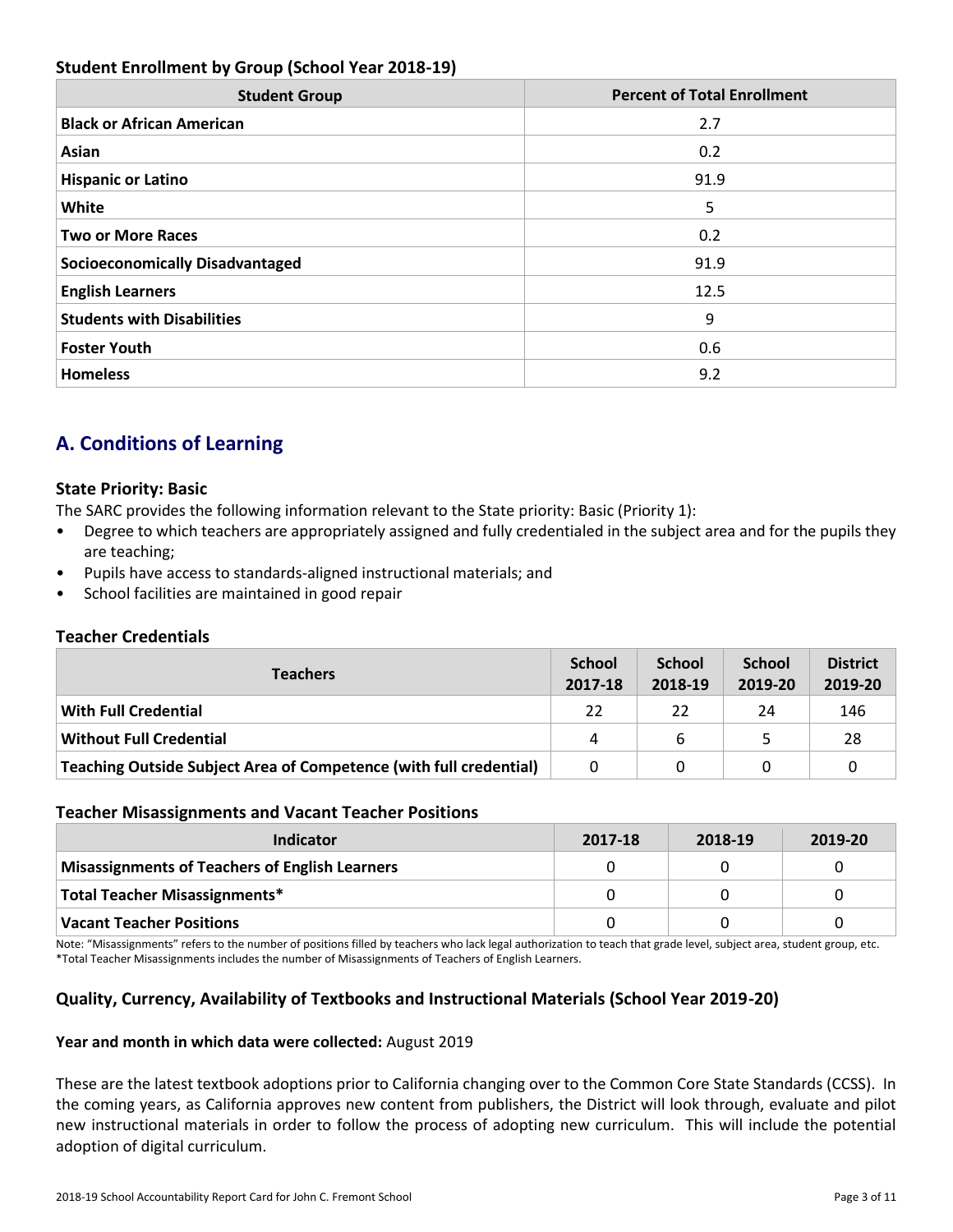| <b>Subject</b>                | <b>Textbooks and Other Instructional</b><br><b>Materials/year of Adoption</b> | <b>From Most</b><br>Recent<br><b>Adoption?</b> | <b>Percent Students</b><br><b>Lacking Own</b><br><b>Assigned Copy</b> |
|-------------------------------|-------------------------------------------------------------------------------|------------------------------------------------|-----------------------------------------------------------------------|
| <b>Reading/Language Arts</b>  | McGraw-Hill School Education, California<br>Wonders, 2017                     | Yes                                            | 0                                                                     |
| <b>Mathematics</b>            | Pearson, Pearson System of Courses, 2016                                      | Yes                                            | 0                                                                     |
| <b>Science</b>                | Amplify Learning Curriculum Science, 2019                                     | Yes                                            | 0                                                                     |
| <b>History-Social Science</b> | Houghton Mifflin Company, Houghton<br>Mifflin Social Science, 2007            | Yes                                            | 0                                                                     |

# **School Facility Conditions and Planned Improvements (Most Recent Year)**

Corcoran Unified School District receives funds from the Williams Settlement, therefore, district personnel are required to conduct an extensive facilities inspection. The condition of the facilities and grounds are important. In preparation for this report, the Director of Maintenance, Operations and Transportation and the Chief Business Officer provided the necessary information. The chart below shows the general condition of the site. Good repair is defined as maintaining schools that are clean, safe and functional.

# **School Facility Good Repair Status (Most Recent Year)**

Using the **most recently collected** FIT data (or equivalent), provide the following:

- Determination of repair status for systems listed
- Description of any needed maintenance to ensure good repair
- The year and month in which the data were collected
- The overall rating

### **Year and month of the most recent FIT report:** August, 2019

| <b>System Inspected</b>                                                | Rating           | <b>Repair Needed and Action Taken or Planned</b>                                                                          |
|------------------------------------------------------------------------|------------------|---------------------------------------------------------------------------------------------------------------------------|
| Systems: Gas Leaks,<br>Mechanical/HVAC, Sewer                          | Good             | All systems working properly.                                                                                             |
| <b>Interior: Interior Surfaces</b>                                     | Good             | All interior surfaces are in good condition.                                                                              |
| <b>Cleanliness: Overall Cleanliness,</b><br>Pest/Vermin Infestation    | Good             | Fremont custodial staff follows a daily<br>schedule to make sure classrooms are clean<br>and ready for the following day. |
| <b>Electrical: Electrical</b>                                          | Good             | All systems working properly.                                                                                             |
| Restrooms/Fountains: Restrooms,<br>Sinks/Fountains                     | Good             | All systems working properly.                                                                                             |
| Safety: Fire Safety, Hazardous<br><b>Materials</b>                     | Good             | Facilities are in good working order and<br>conditions are safe.                                                          |
| <b>Structural: Structural Damage,</b><br>Roofs                         | Good             | All structures are in good condition.                                                                                     |
| External: Playground/School<br>Grounds, Windows/<br>Doors/Gates/Fences | Good             | All systems working properly and in good<br>condition.                                                                    |
| <b>Overall Rating</b>                                                  | <b>Exemplary</b> |                                                                                                                           |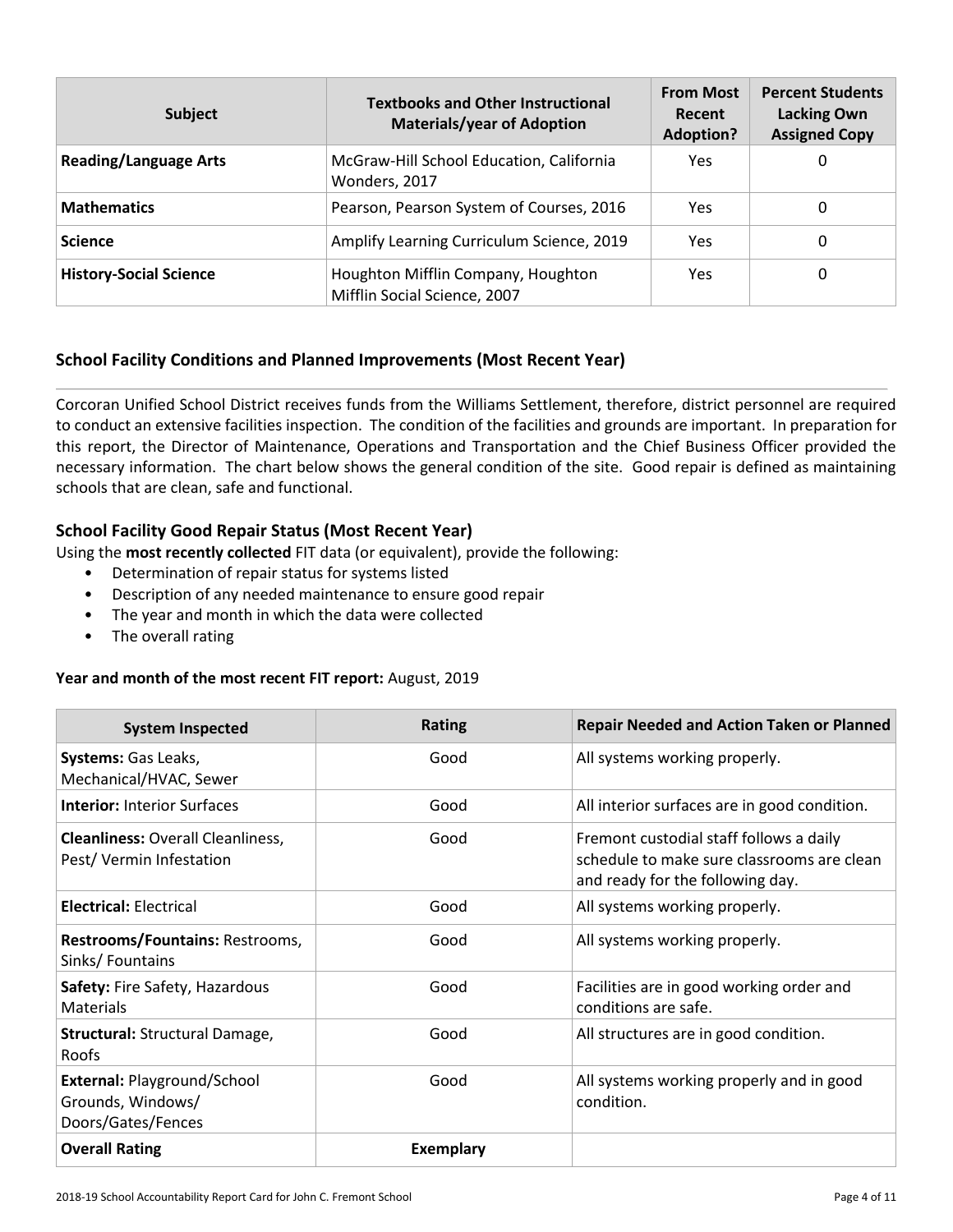# **B. Pupil Outcomes**

### **State Priority: Pupil Achievement**

The SARC provides the following information relevant to the State priority: Pupil Achievement (Priority 4):

- **Statewide assessments** (i.e., California Assessment of Student Performance and Progress [CAASPP] System, which includes the Smarter Balanced Summative Assessments for students in the general education population and the California Alternate Assessments [CAAs] for English language arts/literacy [ELA] and mathematics given in grades three through eight and grade eleven. Only eligible students may participate in the administration of the CAAs. CAAs items are aligned with alternate achievement standards, which are linked with the Common Core State Standards [CCSS] for students with the most significant cognitive disabilities); and
- The percentage of students who have successfully completed courses that satisfy the requirements for entrance to the University of California and the California State University, or career technical education sequences or programs of study.

# **CAASPP Test Results in ELA and Mathematics for All Students Grades Three through Eight and Grade Eleven Percentage of Students Meeting or Exceeding the State Standard**

| <b>Subject</b>                                                                    | <b>School</b><br>2017-18 | <b>School</b><br>2018-19 | <b>District</b><br>2017-18 | <b>District</b><br>2018-19 | <b>State</b><br>2017-18 | <b>State</b><br>2018-19 |
|-----------------------------------------------------------------------------------|--------------------------|--------------------------|----------------------------|----------------------------|-------------------------|-------------------------|
| <b>English Language Arts/Literacy</b><br>$\left(\text{grades }3-8\right)$ and 11) | 29                       | 30                       | 33                         | 38                         | 50                      | 50                      |
| <b>Mathematics</b><br>$\frac{1}{2}$ (grades 3-8 and 11)                           | 20                       | 25                       | 19                         | 24                         | 38                      | 39                      |

Note: Percentages are not calculated when the number of students tested is ten or less, either because the number of students in this category is too small for statistical accuracy or to protect student privacy.

Note: ELA and mathematics test results include the Smarter Balanced Summative Assessment and the CAA. The "Percent Met or Exceeded" is calculated by taking the total number of students who met or exceeded the standard on the Smarter Balanced Summative Assessment plus the total number of students who met the standard (i.e., achieved Level 3-Alternate) on the CAAs divided by the total number of students who participated in both assessments.

# **CAASPP Test Results in ELA by Student Group Grades Three through Eight and Grade Eleven (School Year 2018-19)**

| <b>Student Group</b>                | <b>Total</b><br><b>Enrollment</b> | <b>Number</b><br><b>Tested</b> | Percent<br><b>Tested</b> | Percent<br><b>Not</b><br><b>Tested</b> | Percent<br>Met or<br><b>Exceeded</b> |
|-------------------------------------|-----------------------------------|--------------------------------|--------------------------|----------------------------------------|--------------------------------------|
| <b>All Students</b>                 | 249                               | 245                            | 98.39                    | 1.61                                   | 29.80                                |
| <b>Male</b>                         | 137                               | 137                            | 100.00                   | 0.00                                   | 24.82                                |
| Female                              | 112                               | 108                            | 96.43                    | 3.57                                   | 36.11                                |
| <b>Black or African American</b>    |                                   |                                | $\qquad \qquad -$        |                                        |                                      |
| American Indian or Alaska Native    |                                   |                                |                          |                                        |                                      |
| Asian                               | $-$                               | --                             | $\qquad \qquad -$        | --                                     | --                                   |
| <b>Filipino</b>                     |                                   |                                |                          |                                        |                                      |
| <b>Hispanic or Latino</b>           | 231                               | 227                            | 98.27                    | 1.73                                   | 29.07                                |
| Native Hawaiian or Pacific Islander |                                   |                                |                          |                                        |                                      |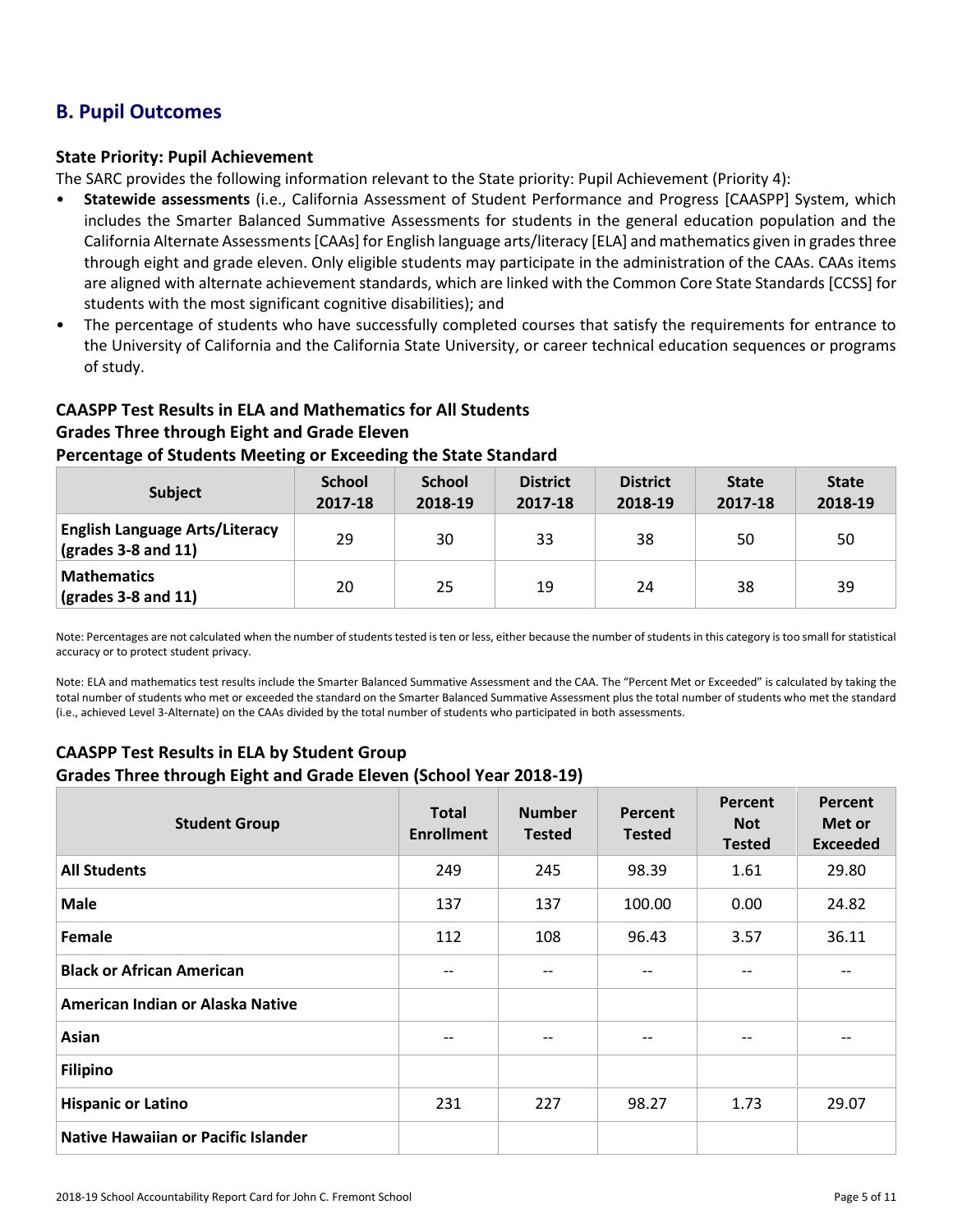| <b>Student Group</b>                                 | <b>Total</b><br><b>Enrollment</b> | <b>Number</b><br><b>Tested</b> | Percent<br><b>Tested</b> | Percent<br><b>Not</b><br><b>Tested</b> | Percent<br>Met or<br><b>Exceeded</b> |
|------------------------------------------------------|-----------------------------------|--------------------------------|--------------------------|----------------------------------------|--------------------------------------|
| White                                                | 13                                | 13                             | 100.00                   | 0.00                                   | 53.85                                |
| <b>Two or More Races</b>                             |                                   |                                |                          |                                        |                                      |
| <b>Socioeconomically Disadvantaged</b>               | 235                               | 231                            | 98.30                    | 1.70                                   | 29.44                                |
| <b>English Learners</b>                              | 106                               | 102                            | 96.23                    | 3.77                                   | 30.39                                |
| <b>Students with Disabilities</b>                    | 19                                | 19                             | 100.00                   | 0.00                                   | 15.79                                |
| <b>Students Receiving Migrant Education Services</b> | $-$                               |                                | $- -$                    | $-$                                    |                                      |
| <b>Foster Youth</b>                                  |                                   |                                | --                       | --                                     |                                      |
| <b>Homeless</b>                                      |                                   |                                | $- -$                    | --                                     |                                      |

Note: ELA test results include the Smarter Balanced Summative Assessment and the CAA. The "Percent Met or Exceeded" is calculated by taking the total number of students who met or exceeded the standard on the Smarter Balanced Summative Assessment plus the total number of students who met the standard (i.e., achieved Level 3-Alternate) on the CAAs divided by the total number of students who participated in both assessments.

Note: Double dashes (--) appear in the table when the number of students is ten or less, either because the number of students in this category is too small for statistical accuracy or to protect student privacy.

Note: The number of students tested includes all students who participated in the test whether they received a score or not; however, the number of students tested is not the number that was used to calculate the achievement level percentages. The achievement level percentages are calculated using only students who received scores.

# **CAASPP Test Results in Mathematics by Student Group Grades Three through Eight and Grade Eleven (School Year 2018-19)**

| <b>Student Group</b>                       | <b>Total</b><br><b>Enrollment</b> | <b>Number</b><br><b>Tested</b> | Percent<br><b>Tested</b> | Percent<br><b>Not</b><br><b>Tested</b> | Percent<br>Met or<br><b>Exceeded</b> |
|--------------------------------------------|-----------------------------------|--------------------------------|--------------------------|----------------------------------------|--------------------------------------|
| <b>All Students</b>                        | 251                               | 250                            | 99.60                    | 0.40                                   | 24.80                                |
| <b>Male</b>                                | 138                               | 138                            | 100.00                   | 0.00                                   | 24.64                                |
| Female                                     | 113                               | 112                            | 99.12                    | 0.88                                   | 25.00                                |
| <b>Black or African American</b>           | $-$                               | $-$                            | $\qquad \qquad -$        | $\overline{\phantom{a}}$               | $- -$                                |
| American Indian or Alaska Native           |                                   |                                |                          |                                        |                                      |
| Asian                                      | $-$                               | $- -$                          | $\qquad \qquad -$        | $-$                                    | $- -$                                |
| <b>Filipino</b>                            |                                   |                                |                          |                                        |                                      |
| <b>Hispanic or Latino</b>                  | 232                               | 231                            | 99.57                    | 0.43                                   | 24.24                                |
| <b>Native Hawaiian or Pacific Islander</b> |                                   |                                |                          |                                        |                                      |
| White                                      | 13                                | 13                             | 100.00                   | 0.00                                   | 46.15                                |
| <b>Two or More Races</b>                   |                                   |                                |                          |                                        |                                      |
| <b>Socioeconomically Disadvantaged</b>     | 237                               | 236                            | 99.58                    | 0.42                                   | 24.58                                |
| <b>English Learners</b>                    | 106                               | 105                            | 99.06                    | 0.94                                   | 25.71                                |
| <b>Students with Disabilities</b>          | 19                                | 19                             | 100.00                   | 0.00                                   | 10.53                                |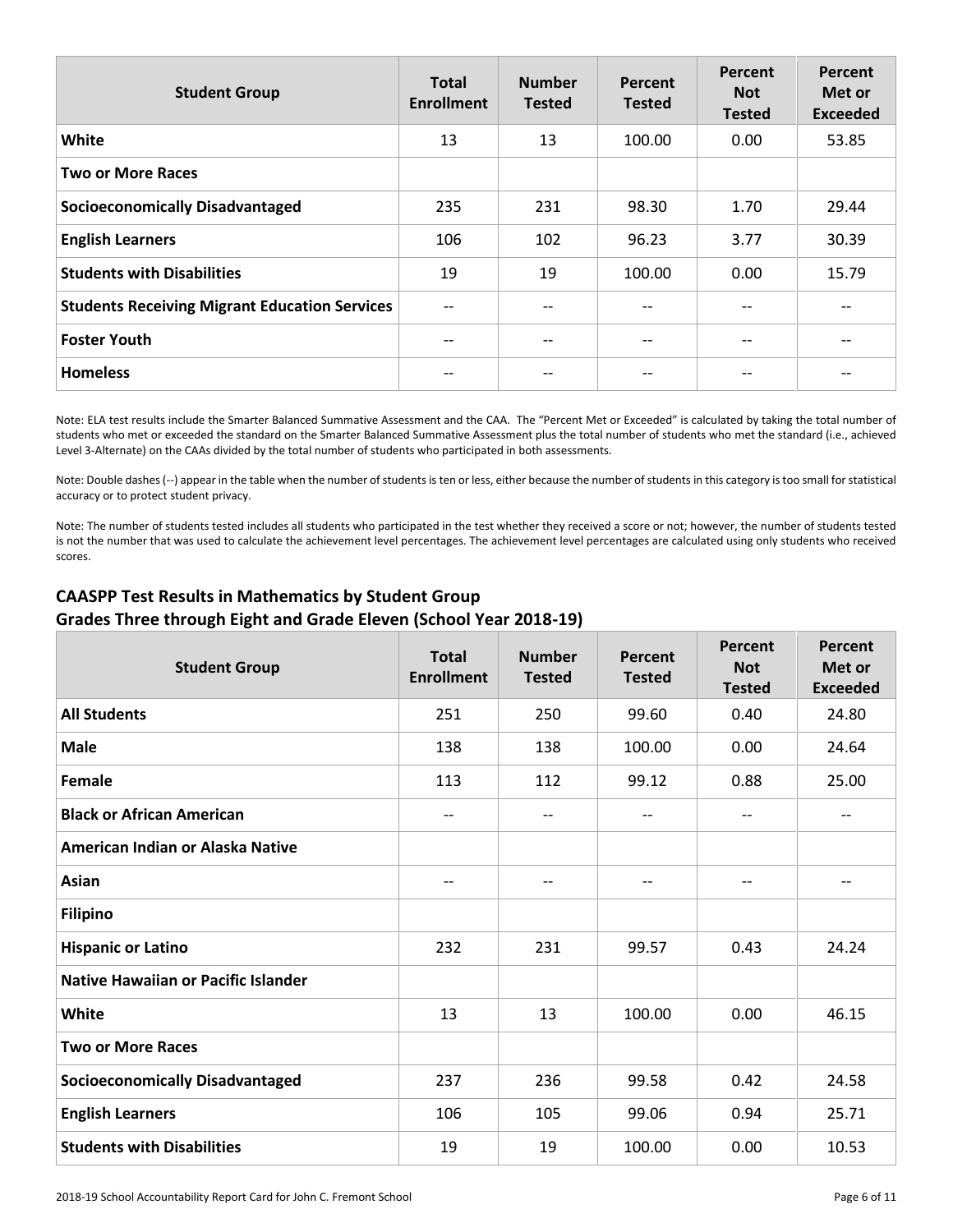| <b>Student Group</b>                                 | <b>Total</b><br><b>Enrollment</b> | <b>Number</b><br><b>Tested</b> | Percent<br><b>Tested</b> | Percent<br><b>Not</b><br><b>Tested</b> | Percent<br>Met or<br><b>Exceeded</b> |
|------------------------------------------------------|-----------------------------------|--------------------------------|--------------------------|----------------------------------------|--------------------------------------|
| <b>Students Receiving Migrant Education Services</b> | $- -$                             | $- -$                          | $- -$                    | --                                     | $- -$                                |
| <b>Foster Youth</b>                                  | $- -$                             | $- -$                          | $- -$                    | --                                     | $- -$                                |
| <b>Homeless</b>                                      | $- -$                             | $\overline{\phantom{m}}$       | $- -$                    | --                                     | $- -$                                |

Note: Mathematics test results include the Smarter Balanced Summative Assessment and the CAA. The "Percent Met or Exceeded" is calculated by taking the total number of students who met or exceeded the standard on the Smarter Balanced Summative Assessment plus the total number of students who met the standard (i.e., achieved Level 3-Alternate) on the CAAs divided by the total number of students who participated in both assessments.

Note: Double dashes (--) appear in the table when the number of students is ten or less, either because the number of students in this category is too small for statistical accuracy or to protect student privacy.

Note: The number of students tested includes all students who participated in the test whether they received a score or not; however, the number of students tested is not the number that was used to calculate the achievement level percentages. The achievement level percentages are calculated using only students who received scores.

# **CAASPP Test Results in Science for All Students Grades Five, Eight, and Ten**

### **Percentage of Students Meeting or Exceeding the State Standard**

| <b>Subject</b>                        | <b>School</b> | <b>School</b> | <b>District</b> | <b>District</b> | <b>State</b> | <b>State</b> |
|---------------------------------------|---------------|---------------|-----------------|-----------------|--------------|--------------|
|                                       | 2017-18       | 2018-19       | 2017-18         | 2018-19         | 2017-18      | 2018-19      |
| Science (grades 5, 8 and high school) | N/A           | N/A           | N/A             | N/A             | N/A          | N/A          |

Note: Cells with N/A values do not require data.

Note: This is a placeholder for the California Science Test (CAST) which was administered operationally during the 2018-19 school year. However, these data are not available for inclusion in the 2018-19 SARC posting due February 1, 2020. These data will be included in the 2019-20 SARC posting due February 1, 2021.

# **State Priority: Other Pupil Outcomes**

The SARC provides the following information relevant to the State priority: Other Pupil Outcomes (Priority 8):

Pupil outcomes in the subject areas of physical education.

### **California Physical Fitness Test Results (School Year 2018-19)**

| Grade Level | <b>Percentage of Students</b> | <b>Percentage of Students</b> | <b>Percentage of Students</b> |
|-------------|-------------------------------|-------------------------------|-------------------------------|
|             | <b>Meeting Four of Six</b>    | <b>Meeting Five of Six</b>    | <b>Meeting Six of Six</b>     |
|             | <b>Fitness Standards</b>      | <b>Fitness Standards</b>      | <b>Fitness Standards</b>      |
|             |                               |                               |                               |

Note: Percentages are not calculated and double dashes (--) appear in the table when the number of students tested is ten or less, either because the number of students in this category is too small for statistical accuracy or to protect student privacy.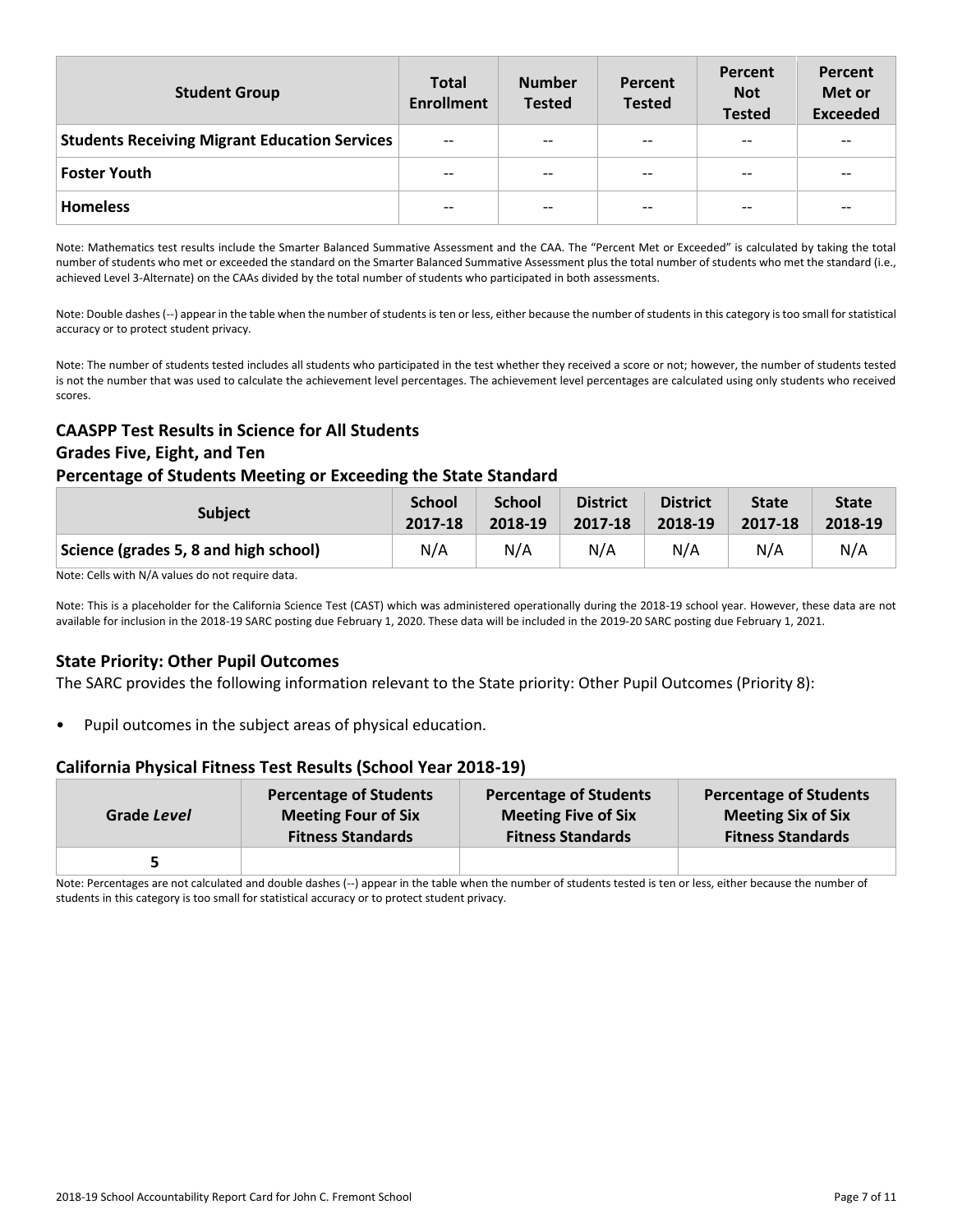# **C. Engagement**

### **State Priority: Parental Involvement**

The SARC provides the following information relevant to the State priority: Parental Involvement (Priority 3):

• Efforts the school district makes to seek parent input in making decisions for the school district and each school site.

# **Opportunities for Parental Involvement (School Year 2019-20)**

General parental support and community support are critical factors that influence the success of any school. We are proud of the partnership we have formed with our parents and will continue to serve the needs of our community by providing every child a comprehensive and challenging educational program. The School Site Council (SSC) meets the first Thursday of every month at 3:15 pm and the English Language Advisory Committee (ELAC) meets the third Thursday of every month at 9:00 am. Both parent committees welcome all parents. These meetings cover a variety of topics including instructional goals, instructional materials, Common Core State Standards (CCSS) shifts, educational technology, and the planning, implementation, and evaluation of federal programs including Title I and Title III. In addition, the District holds a monthly English Learner Advisory Committee (DELAC); each school site has one representative on the committee to bring forth any concerns of each school.

At the beginning of each school year, the school hosts a Back-to-School night. Parent conferences are held at the end of the first and second trimesters to discuss their student's academic progress. The School also holds various open houses, concerts, Literacy Nights and other various school-wide events where parents are encouraged to attend. The school encourages all parents to become involved and attend all parent meetings and school events. John C. Fremont also facilitates parenting classes using the Parenting Partners curriculum and workshop materials. Parents who complete the workshop series are then able to facilitate the parenting workshops themselves in order to help support other parents at the school.

Parents and community members are invited to volunteer at the school in a variety of ways. Various community service clubs assist with the school's literacy and behavior goals. Kiwanis Club of Corcoran sponsors a Literacy Night every winter and also recognizes students from every classroom on a monthly basis for their exceptional behavior and adherence to the school's PBIS expectations. Parents are encouraged to help out in the classroom and support their child's teacher, work in the school's PBIS store and luncheon, volunteer in the Book Fair, chaperone field trips and help out with school activities throughout the year.

Parental input is important to the continued success of Fremont Elementary. For information on parent involvement opportunities, please contact the school at 559- 992-8883.

# **State Priority: School Climate**

The SARC provides the following information relevant to the State priority: School Climate (Priority 6):

- Pupil suspension rates;
- Pupil expulsion rates; and
- Other local measures on the sense of safety.

| Rate               | <b>School</b><br>2016-17 | <b>School</b><br>2017-18 | <b>School</b><br>2018-19 | <b>District</b><br>2016-17 | <b>District</b><br>2017-18 | <b>District</b><br>2018-19 | <b>State</b><br>$2016 - 17$ | <b>State</b><br>$2017 - 18$ | <b>State</b><br>$ 2018-19 $ |
|--------------------|--------------------------|--------------------------|--------------------------|----------------------------|----------------------------|----------------------------|-----------------------------|-----------------------------|-----------------------------|
| <b>Suspensions</b> | 2.7                      | 0.9                      | 2.3                      | 6.4                        | 5.5                        | 5.4                        | 3.6                         | 3.5                         |                             |
| <b>Expulsions</b>  | 0.0                      | 0.0                      | 0.0                      | 0.5                        | 0.6                        | 0.4                        |                             | 0.1                         |                             |

# **Suspensions and Expulsions**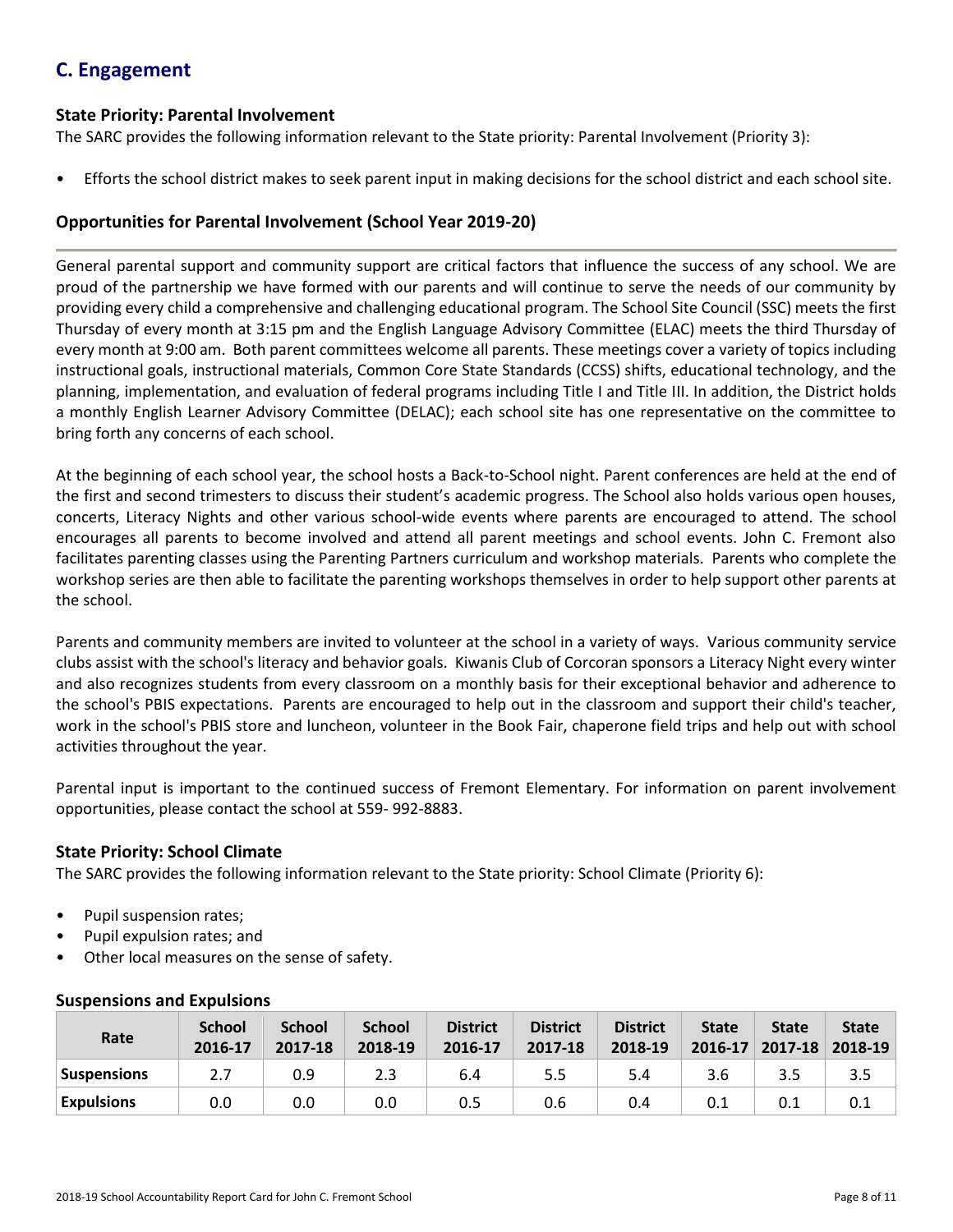# **School Safety Plan (School Year 2019-20)**

Fremont Elementary has a School Safety Plan, which includes a School Crisis Intervention Plan. Both plans are reviewed and updated annually by staff and parents. The School Safety Plan is available for parent review in the school office. Local law enforcement agencies have worked closely with school and District personnel to develop effective responses in the event of emergencies. Fire, earthquake, and lockdown drills are held periodically to provide practice for students and staff. A Campus Safety liaison is involved in all safety drills and assists the site when needed. Additionally, campus safety is promoted by the use of campus supervisors, before school, after school and during the lunch periods. In compliance with CUSD policy, all campus visitors are required to check in at the office and obtain a visitor's badge, which must be worn at all times. In addition, all parent volunteers must submit a volunteer form and be cleared through the Megan's Law Web site prior to volunteering in the classroom, at the school site, or chaperoning field trips.

# **D. Other SARC Information**

The information in this section is required to be in the SARC but is not included in the state priorities for LCFF.

| Grade<br>Level | Average<br><b>Class</b><br><b>Size</b> | # of I<br><b>Size</b><br>$1 - 20$ | ∣#of<br><b>Size</b><br>$21 - 32$ | # of<br><b>Size</b><br>$33+$ | 2016-17 2016-17 2016-17 2016-17 2017-18 2017-18 2017-18 2017-18 2017-18 2018-19 2018-19 2018-19 2018-19<br>Average<br>Classes* Classes* Classes* Class Classes* Classes* Classes* Classes<br><b>Size</b> | # of l<br><b>Size</b><br>$1 - 20$ | # of<br><b>Size</b><br>$21 - 32$ | # of<br><b>Size</b><br>$33+$ | Average<br><b>Size</b> | # of<br><b>Size</b><br>$1 - 20$ | # of<br> Classes* Classes* Classes*<br><b>Size</b><br>21-32 | # of<br><b>Size</b><br>$33+$ |
|----------------|----------------------------------------|-----------------------------------|----------------------------------|------------------------------|----------------------------------------------------------------------------------------------------------------------------------------------------------------------------------------------------------|-----------------------------------|----------------------------------|------------------------------|------------------------|---------------------------------|-------------------------------------------------------------|------------------------------|
| 2              | 24                                     |                                   | 11                               |                              | 23                                                                                                                                                                                                       |                                   | 11                               |                              | 22                     |                                 | 12                                                          |                              |
| 3              | 22                                     |                                   | 13                               |                              | 23                                                                                                                                                                                                       |                                   | 11                               |                              | 22                     |                                 | 11                                                          |                              |
| Other**        | 11                                     |                                   |                                  |                              |                                                                                                                                                                                                          |                                   |                                  |                              |                        |                                 |                                                             |                              |

### **Average Class Size and Class Size Distribution (Elementary)**

\*Number of classes indicates how many classes fall into each size category (a range of total students per class).

\*\* "Other" category is for multi-grade level classes.

### **Ratio of Academic Counselors to Pupils (School Year 2018-19)**

| 14C                  | Ratic          |
|----------------------|----------------|
| Academic Counselors* | $\cdot$ $\sim$ |

\*One Full Time Equivalent (FTE) equals one staff member working full time; one FTE could also represent two staff members who each work 50 percent of full time.

# **Student Support Services Staff (School Year 2018-19)**

| <b>Title</b>                                                         | Number of FTE*<br><b>Assigned to School</b> |
|----------------------------------------------------------------------|---------------------------------------------|
| <b>Counselor (Academic, Social/Behavioral or Career Development)</b> |                                             |
| Library Media Teacher (Librarian)                                    |                                             |
| Library Media Services Staff (Paraprofessional)                      |                                             |
| Psychologist                                                         |                                             |
| <b>Social Worker</b>                                                 |                                             |
| <b>Speech/Language/Hearing Specialist</b>                            |                                             |
| <b>Resource Specialist (non-teaching)</b>                            | 3.0                                         |
| Other                                                                | 1.3                                         |

\*One Full Time Equivalent (FTE) equals one staff member working full time; one FTE could also represent two staff members who each work 50 percent of full time.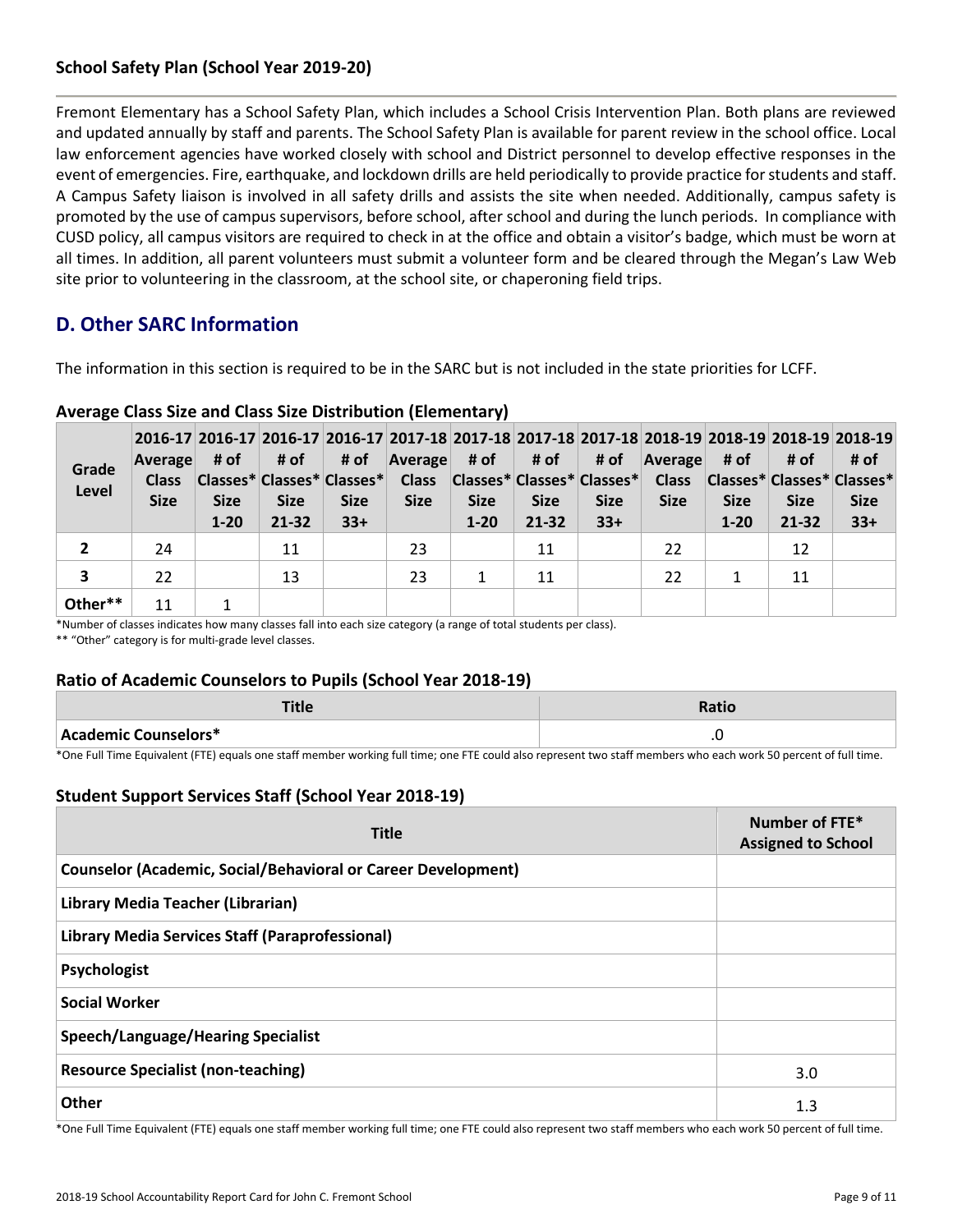|  | Expenditures Per Pupil and School Site Teacher Salaries (Fiscal Year 2017-18) |  |
|--|-------------------------------------------------------------------------------|--|
|  |                                                                               |  |

| Level                                                | <b>Total</b><br><b>Expenditures</b><br><b>Per Pupil</b> | <b>Expenditures</b><br><b>Per Pupil</b><br>(Restricted) | <b>Expenditures</b><br><b>Per Pupil</b><br>(Unrestricted) | Average<br><b>Teacher</b><br><b>Salary</b> |
|------------------------------------------------------|---------------------------------------------------------|---------------------------------------------------------|-----------------------------------------------------------|--------------------------------------------|
| <b>School Site</b>                                   | \$9001.49                                               | \$2737.41                                               | \$6264.08                                                 | \$72,469.33                                |
| <b>District</b>                                      | N/A                                                     | N/A                                                     | \$8955.86                                                 | \$72,191.00                                |
| <b>Percent Difference - School Site and District</b> | N/A                                                     | N/A                                                     | $-35.4$                                                   | 0.4                                        |
| <b>State</b>                                         | N/A                                                     | N/A                                                     | \$7,506.64                                                | \$72,949.00                                |
| <b>Percent Difference - School Site and State</b>    | N/A                                                     | N/A                                                     | $-18.0$                                                   | $-0.7$                                     |

Note: Cells with N/A values do not require data.

**The California Department of Education issued guidance to LEAs on August 1, 2018, regarding how to calculate school-level per-pupil expenditures that will be reported on 2018-19 report cards.**

# **Types of Services Funded (Fiscal Year 2018-19)**

John C. Fremont Elementary provides reading intervention for students throughout the day. All students are placed in a general education classroom or special day classroom. Students who are identified for reading intervention using the Developmental Reading Assessment (DRA) and STAR reading tests visit the reading intervention teacher or reading intervention paraprofessionals to receive additional small-group instruction that includes: phonics, decoding, blending and comprehension. This reading support outside of the regular classroom is provided daily. Students who are identified for additional math support using the latest grade-level assessment receive help from the math intervention teacher. This support is provided two-three times a week. The school also provides instructional support for teachers in the form of professional development and in-class coaching from the school's Academic Literacy Coach and Instructional Technology Coach.

### **Teacher and Administrative Salaries (Fiscal Year 2017-18)**

| Category                                             | <b>District</b><br>Amount | <b>State Average</b><br><b>For Districts</b><br>In Same Category |
|------------------------------------------------------|---------------------------|------------------------------------------------------------------|
| <b>Beginning Teacher Salary</b>                      | \$53,098                  | \$46,208                                                         |
| <b>Mid-Range Teacher Salary</b>                      | \$74,310                  | \$72,218                                                         |
| <b>Highest Teacher Salary</b>                        | \$98,748                  | \$92,742                                                         |
| <b>Average Principal Salary (Elementary)</b>         | \$114,379                 | \$134,864                                                        |
| <b>Average Principal Salary (Middle)</b>             | \$119,368                 | \$118,220                                                        |
| <b>Average Principal Salary (High)</b>               | \$127,918                 | \$127,356                                                        |
| <b>Superintendent Salary</b>                         | \$162,010                 | \$186,823                                                        |
| <b>Percent of Budget for Teacher Salaries</b>        | 33%                       | 33%                                                              |
| <b>Percent of Budget for Administrative Salaries</b> | 5%                        | 6%                                                               |

For detailed information on salaries, see the CDE Certificated Salaries & Benefits web page at [https://www.cde.ca.gov/ds/fd/cs/.](http://www.cde.ca.gov/ds/fd/cs/)